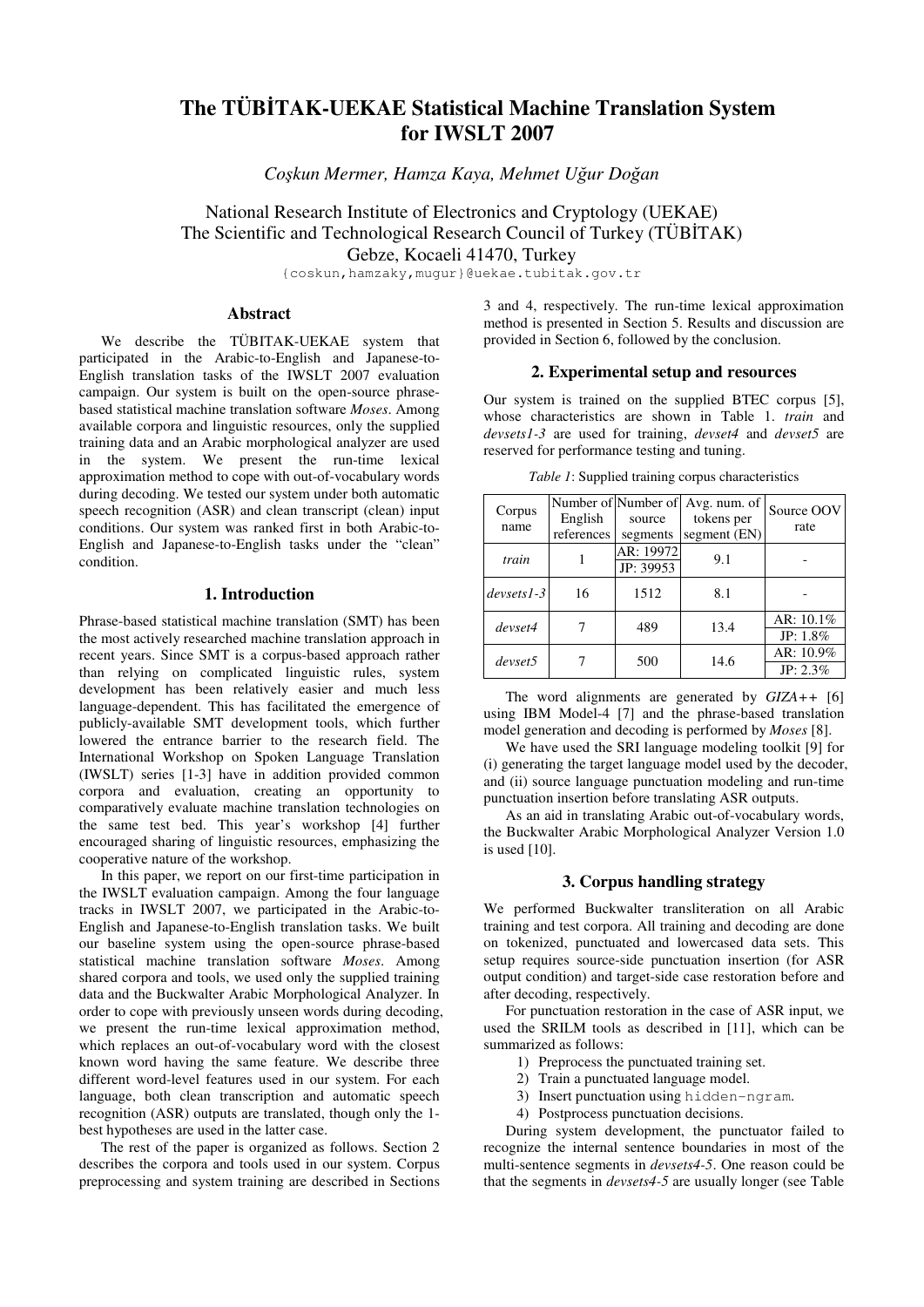1) and contain relatively more sentences than those in the training set. Therefore, in order to train the punctuation restorer with more occurrences of segment-internal sentence boundaries, we artificially merged *N* segments in the training set and thus trained the punctuator. In our system, we set  $N = 10$ . The results during the development experiments are shown in Table 2.

*Table 2*: Development BLEU scores with automatic punctuator trained on original vs. 10-merged segments

| Task         |    | devset4 | Devset5 |
|--------------|----|---------|---------|
| AR-EN        |    | 24.32   | 20.23   |
|              | 10 | 24.95   | 20.66   |
| <b>IP-EN</b> |    | 15.59   | 14.26   |
|              |    | 17.82   | 16.12   |

The smaller improvement in AR-EN task compared to JP-EN can be attributed to two factors: (i) The Arabic corpus has two types of sentence boundary punctuation '.' and '?', while the Japanese corpus has only one  $\cdot$  '. (ii) The predictive power of the last and first words in a sentence is higher in Japanese than in Arabic.

For post-translation automatic case restoration, we used the *Moses* recasing tool according to the procedure outlined in [12].

## **4. Training**

As shown in Table 1, *devsets1-3* have 16 English reference segments per source segment. In order to obtain better phrase alignments and to increase the system's target phrase coverage, all reference segments in *devsets1-3* were included in the training set with their corresponding source segments. We also performed this augmentation when training our language models. In both cases, the segments in the two data sets *train* and *devsets1-3* were given equal weight.

The *N*-gram English language models were trained with modified Kneser-Ney discounting and interpolation. 3-gram and 4-gram English language models were used for AR-EN and JP-EN translation, respectively.

Before translation model training, the multi-sentence segments are automatically split if the number of sentence boundary punctuations in both the source and reference segments are equal, so as to prevent erroneous word alignments across sentence boundaries. The resulting number of segments in each corpus are shown in Table 3.

*Table 3*: Number of segments in the training corpora before and after automatic splitting

| Corpus | Automatic splitting | Number of segments |
|--------|---------------------|--------------------|
| AR-EN  | without             | 44.164             |
|        | with                | 49,318             |
| JP-EN  | without             | 64.145             |
|        | with                | 71.435             |

#### **4.1. Phrase table augmentation**

The trained translation model is represented in a "phrase table" where all the bi-phrases extracted with the *grow-diagfinal-and* heuristic [13] are stored along with their translation model parameters. However, there may be some source-language words in the training corpus without a oneword entry in the phrase table. To avoid out-of-vocabulary treatment of these words in previously unseen contexts, we appended them to the list of phrases extracted by the *Moses* phrase-extract module. Specifically, we extracted one-word bi-phrases for these missing source vocabulary words by selecting their target candidates from *GIZA++*  word alignments whose lexical translation probabilities were above a relative threshold. Table 4 shows the size of the phrase table before and after this process.

*Table 4*: Phrase table size before and after augmentation

| Corpus                                                                                        | AR-EN   | <b>JP-EN</b> |
|-----------------------------------------------------------------------------------------------|---------|--------------|
| Source vocabulary size                                                                        | 18,571  | 12,669       |
| Number of entries in the<br>original phrase table                                             | 408,052 | 606,432      |
| Number of source vocabulary<br>words without a one-word entry<br>in the original phrase table | 8,035   | 6,302        |
| Number of one-word bi-phrases<br>added to the phrase table                                    | 21,439  | 23,396       |
| Number of entries in the<br>augmented phrase-table                                            | 429,491 | 629.828      |

#### **4.2. Parameter tuning**

We manually tuned the various system parameters to maximize the BLEU scores. Our general observation was that different test data favored different set of parameters. In order to select a robust set of parameters for our system, we performed experiments varying multiple parameters at the same time. Then we ordered the resulting BLEU scores, and rather than selecting the *argmax* of the distribution, we selected the *mode* in a "desirable interval". Here, the desirable interval can be defined as "top 50%", "top 25%", etc. That is, for each parameter, the value that appears the most in the "desirable interval" of the ordered scores is selected. Note that if the "desirable interval" is narrowed all the way down to the 1-best BLEU score, this operation becomes equivalent to selecting the *argmax*.

#### **5. Run-time lexical approximation**

A major obstacle for corpus-based machine translation systems when dealing with morphologically rich languages is the high out-of-vocabulary (OOV) rate due to the large number of forms a word can appear in, especially when the training corpus size is small. Unless processed specially, these words are output without being translated, hurting the translation quality. Last year's workshop underscored the importance of a system's capability to deal with input sentences containing phrases never seen before [3].

In an attempt to translate the OOV words in the source texts, we "approximate" them whenever possible with a best-guess replacement from the training set vocabulary as follows. Given the training set vocabulary **V** and a predefined word-feature function *f*(), for each OOV word *woov* in the source text a replacement word *w\** is found by:

$$
\mathbf{V}_{ov} \stackrel{def}{=} \{ w \in \mathbf{V} : f(w) = f(w_{ov}) \}
$$
 (1)

$$
w^* = \operatorname{argmax} \frac{freq(\operatorname{argmin} \frac{dist(w_{oov}, w)}{w \in \mathbf{V}_{cov}})}{(w \in \mathbf{V}_{cov})}
$$
 (2)

where 
$$
dist()
$$
 is the Levenshtein distance between two strings where substitution has twice the cost of insertion and

deletion, and *freq*() is the frequency of a word in the training set. In the first step, a set of candidate approximations  $V_{\text{ow}}$  is

generated by identifying all the vocabulary words that have a common feature *f* with the OOV word in question. In the next step, the candidate with the least edit distance from the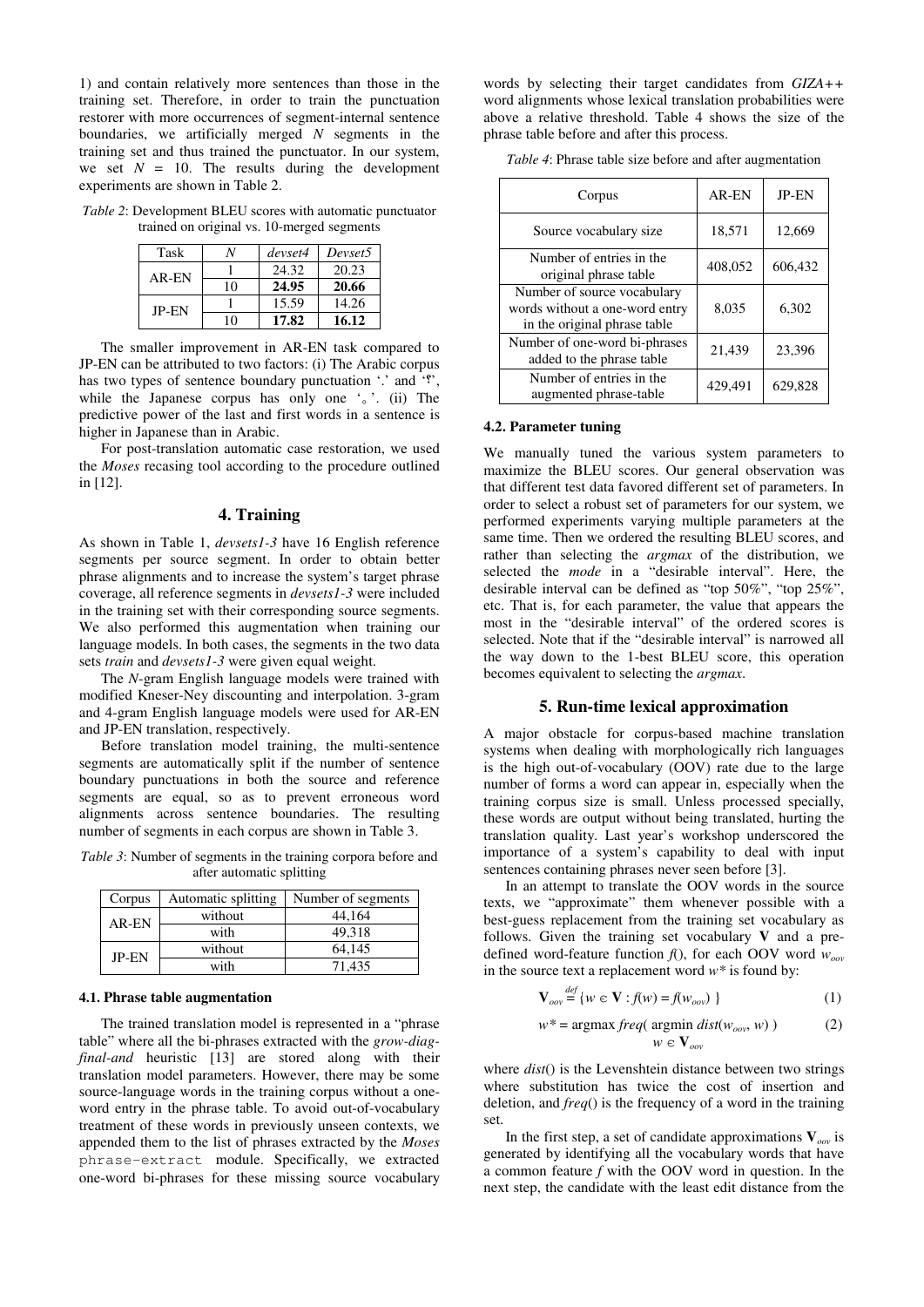OOV word is selected. In case of a tie, the more frequently occurring candidate is chosen.

When decoding an Arabic input sentence, we apply lexical approximation twice. In the first pass, the feature function returns the morphological root of the word according to the Buckwalter Arabic Morphological Analyzer (BAMA).

For words unrecognized by BAMA, we apply a second lexical approximation pass in which the feature function returns the "skeletonized" version of the word where all the vowels and diacritics are removed. Our skeletonization is similar to the procedure used inside BAMA before looking up a word in its lexicon, except that we also treat Arabic character "ALIF" and its variants as vowels.

For Japanese input, the lexical approximation feature function returns all the right-truncations of a word by removing a character from the right end iteratively. Taking into account the fact that Japanese is an agglutinative language with mostly suffixes, this feature function can be considered as a crude and overly-aggressive approximation to a Japanese morphological root estimator.

Tables 5 and 6 show the reduction in OOV words and the resulting performance improvement by using the above techniques. Because of its higher OOV rate, the AR-EN translation benefits more than JP-EN. On the other hand, a higher percentage of OOV words are replaced in the Japanese data set because of the greedy feature function, which can match two words even if they only have their first characters in common.

*Table 5*: OOV reduction in Arabic development set after runtime Lexical Approximation (LA)

|            | devset4   |             | devset5     |             |  |
|------------|-----------|-------------|-------------|-------------|--|
|            | # of OOVs | <b>BLEU</b> | $#$ of OOVs | <b>BLEU</b> |  |
| Original   | 661       | 24.91       | 795         | 20.59       |  |
| After LA#1 | 185       | 25.33       | 221         | 21.22       |  |
| After LA#2 | 149       | 25.56       | 172         | 21.51       |  |

*Table 6*: OOV reduction in Japanese development set after runtime Lexical Approximation (LA)

|          | devset4     |             | devset5   |             |  |
|----------|-------------|-------------|-----------|-------------|--|
|          | $#$ of OOVs | <b>BLEU</b> | # of OOVs | <b>BLEU</b> |  |
| Original | -19         | 23.68       | 169       | 20.44       |  |
| After LA | 10          | 23.84       |           | 20.69       |  |

It should be noted that the selected replacement word is not guaranteed to be correct, either due to the looseness of the feature function or of the selection process, or because the word is indeed different from all of the words in the training data.

## **6. Results and discussion**

Tables 7 and 8 respectively show the characteristics of the evaluation sets and the official BLEU scores of our submitted system on those sets. Under the clean transcript condition, both Japanese-to-English and Arabic-to-English systems perform reasonably well. The performance is lower as expected for the ASR output conditions. However, the drop in the Arabic-to-English task is larger than that in the Japanese-to-English task.

*Table 7*: OOV statistics of the evaluation sets

|                                           |    | Clean transcript | ASR output  |  |
|-------------------------------------------|----|------------------|-------------|--|
| Number of segments                        |    | 489              |             |  |
| Avg. number of tokens<br>per segment (EN) |    | 7.7              |             |  |
| Number of source                          | AR | 424 (14.1%)      | 374 (15.9%) |  |
| OOV words                                 | JP | 35 $(0.9\%)$     | 18 (0.5%)   |  |

*Table 8*: Official BLEU scores of the submitted systems

|       | Input conditions   Clean transcript | ASR output |
|-------|-------------------------------------|------------|
| AR-FN | 49.23                               | 36.79      |
| IP-EN | 48.41                               | 42.69      |

#### **6.1. Clean transcript vs. ASR output**

Common to both language directions, the possible causes of the translation performance drop in the ASR output condition and their remedies can be listed as follows:

- Automatic speech recognition introduces erroneous words in the source. Recognition errors could in theory be reduced using techniques better than always selecting the 1-best recognition output, since the speech recognizer's "lattice accuracy" is significantly better than its 1-best accuracy, especially for Arabic [3].
- The ASR output lacks punctuation. Automatic punctuation prediction, whether it is done before, during, or after translation, will inevitably introduce punctuation errors. Better punctuation modeling could be researched.
- We performed parameter tuning only on the clean transcripts of the development sets, favoring the clean transcript condition. The system could be made more robust by tuning with the ASR outputs as well.
- Source-side punctuation insertion also favors clean transcript condition since the translation models as a result are trained on perfectly punctuated texts. They perform the best when the input is also perfectly punctuated. The system could be trained without punctuation on the source side, e.g., as done in [14].

#### **6.2. AR-EN vs. JP-EN**

In last year's workshop, the recognition accuracy of the Arabic data was lower than that of Japanese [3], which, if also true for this year's evaluation sets, could be the main source of the observed performance drop discrepancy between the two language tracks. Furthermore, the following factors additionally amplify the clean-to-ASR translation performance drop in the AR-EN task:

Table 9 suggests that the performance gain of lexical approximation is sensitive to recognition errors. Without lexical approximation, the performance drop from clean to ASR output condition is less severe.

*Table 9*: BLEU scores for the Arabic evaluation data before and after run-time lexical approximation (LA)

|                 | Clean      | ASR output | Clean-to-ASR |
|-----------------|------------|------------|--------------|
|                 | transcript |            | degradation  |
| Original source | 38.48      | 31.82      | 17.3%        |
| After LA        | 49.23      | 36.79      | 25.3%        |
| Improvement     | 27.9%      | 15.6%      |              |